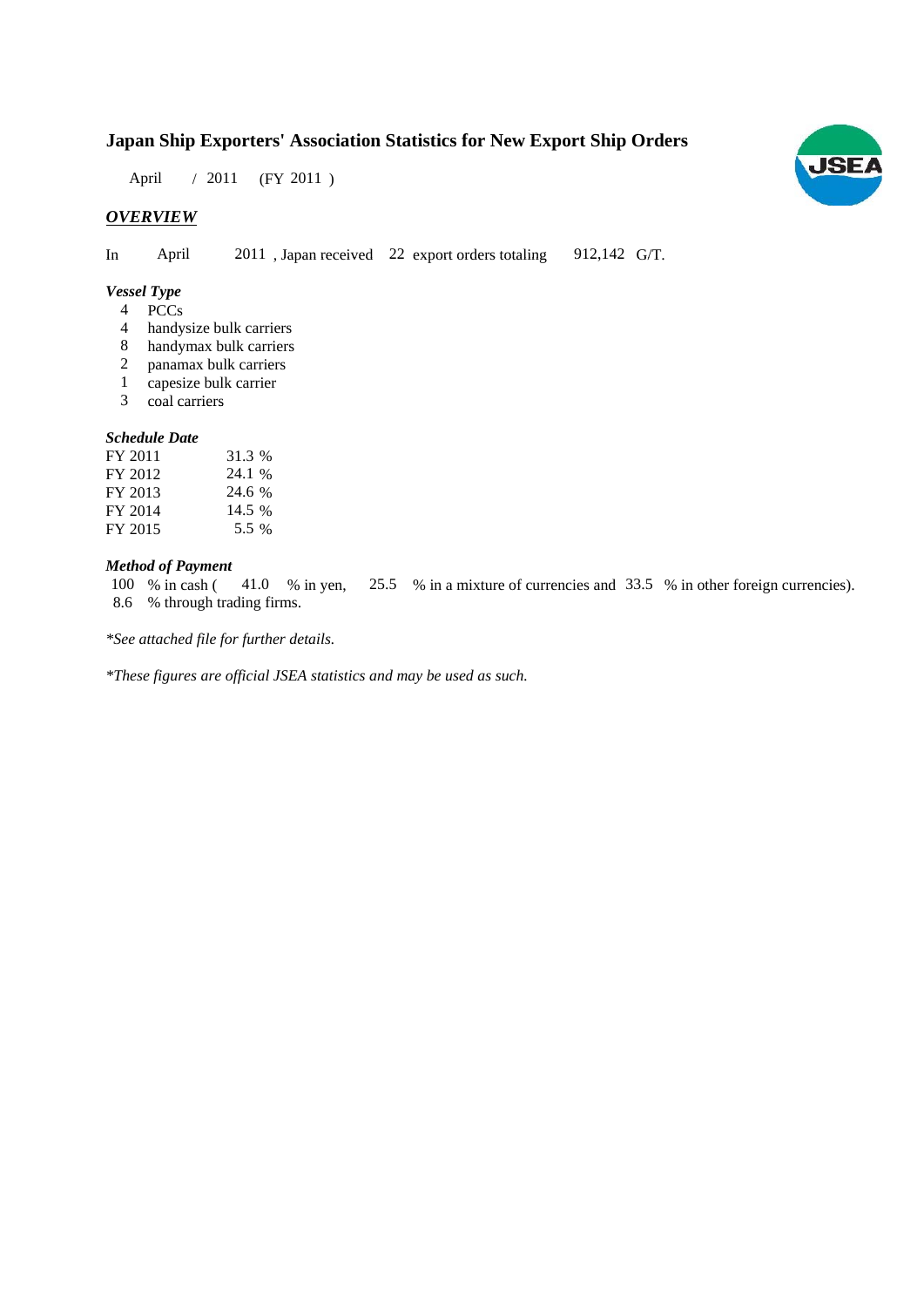### New Export Orders Placed in April 2011 (FY 2011) Based on Fiscal Year

|                          |     |                  |     |                      |           |              |     |               |     |            |     |            |               |            |     | $\frac{1}{2}$    |
|--------------------------|-----|------------------|-----|----------------------|-----------|--------------|-----|---------------|-----|------------|-----|------------|---------------|------------|-----|------------------|
| Description              |     | Apr 10 to Mar 11 |     | Apr $10$ to Dec $10$ |           | January 2011 |     | February 2011 |     | March 2011 |     | April 2011 |               | April 2011 |     | Jan 11 to Apr 11 |
|                          | No. | G/T              | No. | G/T                  | No.       | G/T          | No. | G/T           | No. | G/T        | No. | G/T        | No.           | G/T        | No. | G/T              |
| <b>General Cargos</b>    |     | 329,500          |     | 329,500              |           |              |     |               |     |            |     | 240,572    |               | 240,572    |     | 240,572          |
| <b>Bulk Carriers</b>     | 282 | 10,773,060       | 222 | 8,204,410            | 25        | 1,134,040    | 12. | 519,670       | 23  | 914,940    | 18  | 671,570    | 18            | 671,570    | 781 | 3,240,220        |
| Tankers                  | 12  | 1,319,040        |     | 835,900              |           | 368,740      |     |               |     | 114.400    |     |            |               |            |     | 483,140          |
| <b>Combined Carriers</b> |     |                  |     |                      |           |              |     |               |     |            |     |            |               |            |     |                  |
| Others                   |     |                  |     |                      |           |              |     |               |     |            |     |            |               |            |     |                  |
| Total                    | 302 | 12,421,600       | 237 | 9,369,810            | <b>28</b> | 1,502,780    |     | 519,670       | 25  | 1,029,340  | 22  | 912,142    | $\mathcal{D}$ | 912,142    | 87  | 3,963,932        |
| FY 2009 / FY 2008 (%)    |     | $*195.9$         |     | 205.6                |           | 318.5        |     | 135.4         |     | 110.9      |     | 109.4      |               | 109.4      |     | ** $151.4$       |
| In CGT                   |     | 5,547,270        |     | 4,253,540            |           | 603,474      |     | 221,496       |     | 468,760    |     | 447,993    |               | 447,993    |     | 1,741,723        |

*Figures for shipbuilding orders of 500 G/T and over for export as steel vessels placed with JSEA members are covered.*

\*FY 2010/FY2009

\*\*Calendar Year 2011

JSEA (May 2011)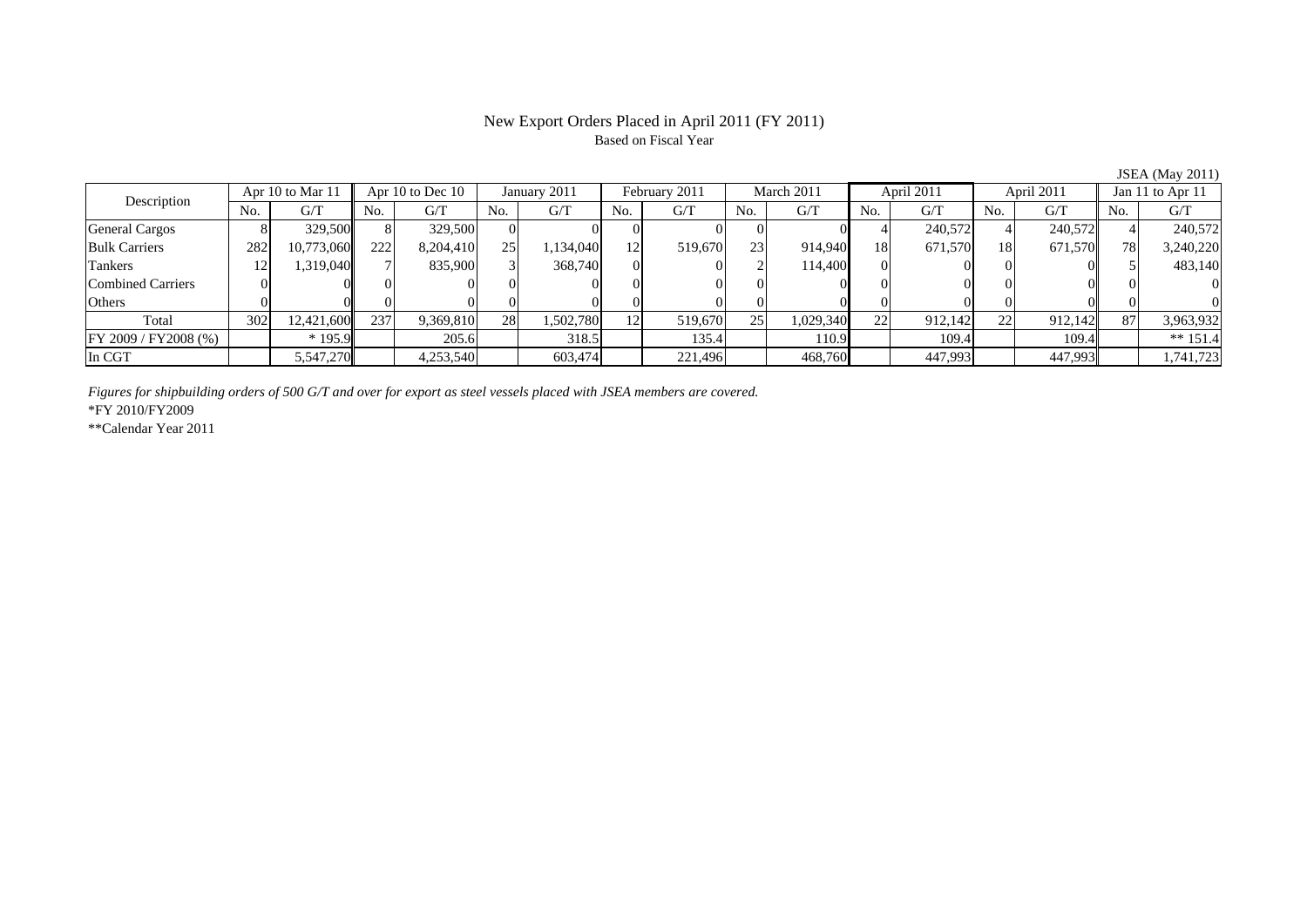#### Export Ships Delivered in April 2011 (FY 2011) Based on Fiscal Year

No. G/T No. G/T No. G/T No. G/T No. G/T No. G/T No. G/T No. G/T $G/T$ General Cargos | 27 | 1,648,534|| 21 | 1,197,893 | 0| 2| 183,960 | 4 | 266,681 | 3 | 153,030 | 3 | 153,030 || 9 | 603,671 Bulk Carriers 254 11,398,272 171 7,596,009 35 1,676,914 19 863,693 29 1,261,656 16 677,984 16 677,984 99 4,480,247 Tankers | 75 | 4,100,842|| 58 | 3,243,980 | 7| 390,759 | 4| 221,371 | 6 | 244,732 | 10 | 448,528 | 10 | 448,528 | 27 | 1,305,390 Combined Carriers 0 0 0 0 0 0 0 0 0 0 0 0 0 0 0 0Others 2 13,616 0 0 0 0 0 0 2 13,616 0 0 0 0 2 13,616 Total 358 17,161,264 250 12,037,882 42 2,067,673 25 1,269,024 41 1,786,685 29 1,279,542 29 1,279,542 137 6,402,924 FY 2009 / FY2008 (%) \* 103.6 109.2 93.6 120.2 78.2 78.0 78.0 78.0 \*\* 89.1 In CGT | | 7,670,227 || | 5,442,886 | | 859,850 | | 540,578 | | 826,913 | | 587,719 | | 587,719 | | 2,815,060 Apr 10 to Dec 10 January 2011 February 2011 Description Apr 10 to Mar 11 March 2011 April 2011 April 2011 Jan 11 to Apr 11

*Deliveries of new shipbuilding orders of 500 G/T and over for export as steel vessels placed with JSEA members are covered.*

\*FY 2010/FY2009

\*\*Calendar Year 2011

JSEA (May 2011)